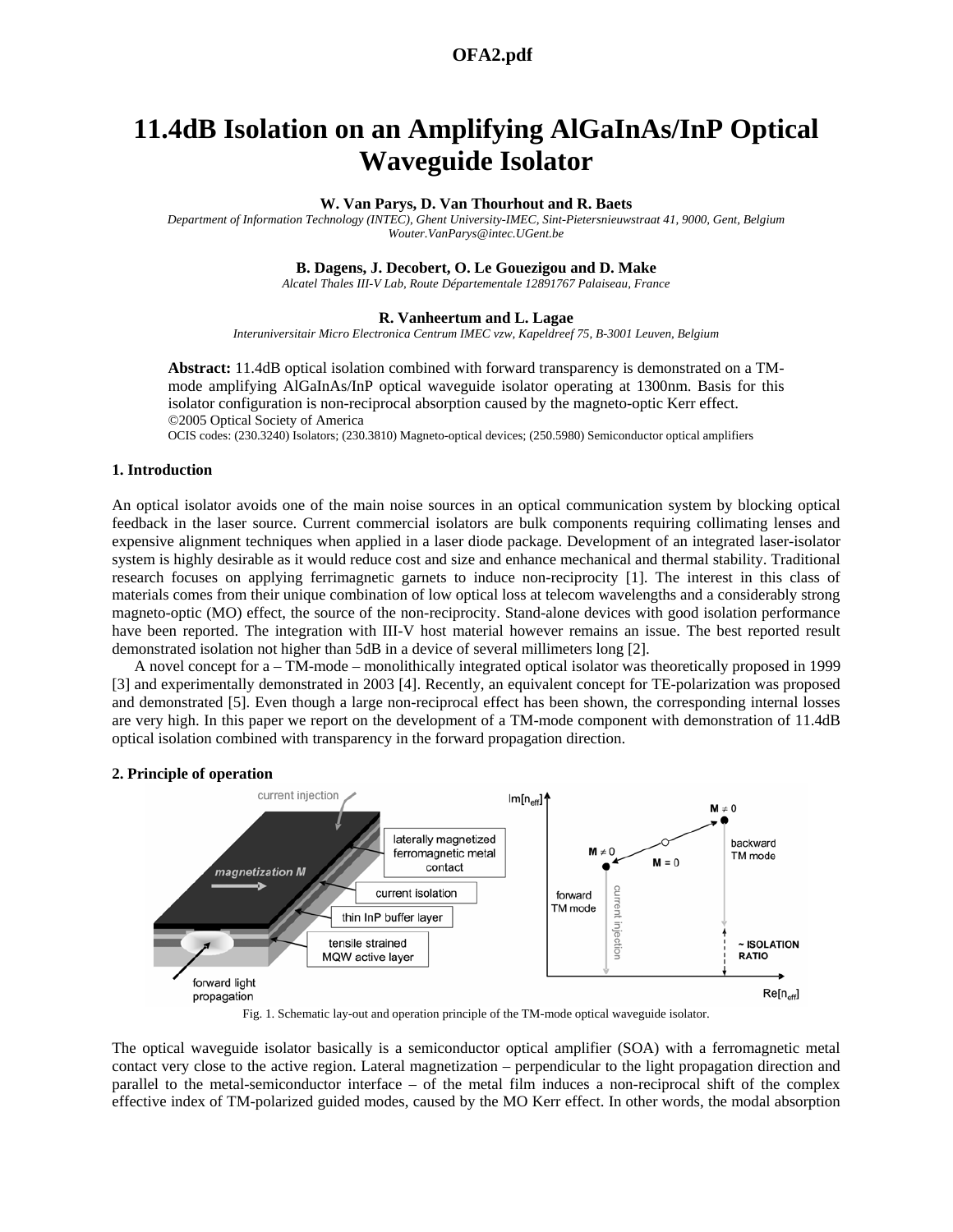## **OFA2.pdf 1576**

is dependent on the light propagation direction. The loss in the forward propagation direction can be compensated by electrical pumping of the device, with the ferromagnetic metal as the electrical contact. The result is an optical component which, being transparent in one direction while providing loss in the opposite, is isolating. Fig. 1 illustrates the device lay-out and the operation principle. The advantage of this approach over the garnet-based components is obvious. As the isolator basically has the same structure as the laser source it is to be integrated with, monolithic integration is possible. In addition, the ferromagnetic film can easily be sputter-deposited and the fabrication of the entire component can be done with standard InP-SOA processing.

## **3. Design and fabrication**

The gain material needed to compensate the loss induced by the MO metal film is a novel AlGaInAs-based multiquantum well (MQW) active layer structure. Built-in tensile strain realizes TM-selective material gain while suppressing TE-gain. At 1300nm wavelength, AlGaInAs/InP material has shown considerably better gain performance than the more conventional InGaAsP/InP [6], which was used in [4]. The optimized active core is built up of 10nm tensile strained (-1.16%) wells (9QWs), 20nm strain compensating compressively strained (+0.64%) barriers and optimized separate confinement heterostructure (SCH) layers [6].

In the isolator configuration under study the ferromagnetic metal film fulfills two functions: it is the source of the MO non-reciprocal effect and it provides the electrical contact for the underlying SOA. The optical (complex refractive index) and MO (Voigt parameter) constants of  $Co<sub>50</sub>Fe<sub>50</sub>$  have been experimentally extracted at the operation wavelength of 1300nm [7]. It was found that this equiatomic compound combines a lower optical absorption with a higher MO strength compared to the  $Co_{90}Fe_{10}$  alloy that was used in [4]. A hybrid p<sup>++</sup>-doped InGaAsP/InGaAs contact structure has been developed that realizes an ohmic electrical contact and has minimal optical absorption at 1300nm.

Opposite to previous work where the isolation ratio (in dB/cm) was maximized, the current procedure for the design of the geometric device parameters – the thicknesses of InP cladding and SCH layers – targets optimization of the practical device specifications. The corresponding figure of merit to be minimized is the total bias current required for transparency in the forward propagation direction corresponding to a certain value of the total optical isolation. The 1D simulations have been done with an optical mode solver [8] extended with a perturbation-based algorithm for MO waveguide calculation [9]. A steepest-descent algorithm was implemented to obtain the best values for the three geometric parameters. Fig. 2 shows a simulation example. The forward transparency current (left) and the cavity length (right) corresponding to 10dB isolation are calculated for a range of InP cladding and upper SCH layer thickness values. In this picture the lower SCH layer thickness is kept constant at 0nm. The transparency clearly goes through a minimum. Theoretically, a 10dB optical isolator with a bias current for forward transparency equal to 62mA and a cavity length of 2mm can be realized.



Fig. 2. Simulation example: transparency current (in mA) (left) and cavity length (in mm) (right) for variation of InP cladding and upper SCH layer thickness. The lower SCH layer thickness is kept constant at 0nm.

The optimized active structure was grown with metal organic vapor phase epitaxy (MOVPE). It was topped with a 400nm thick p-doped InP layer and the  $p^{++}$ -doped contact structure. The sputter-deposited, 50nm thick  $Co_{50}Fe_{50}$ film, capped with a Ti/Au protective bilayer, was patterned into 2µm wide stripes through standard lift-off. Ridge